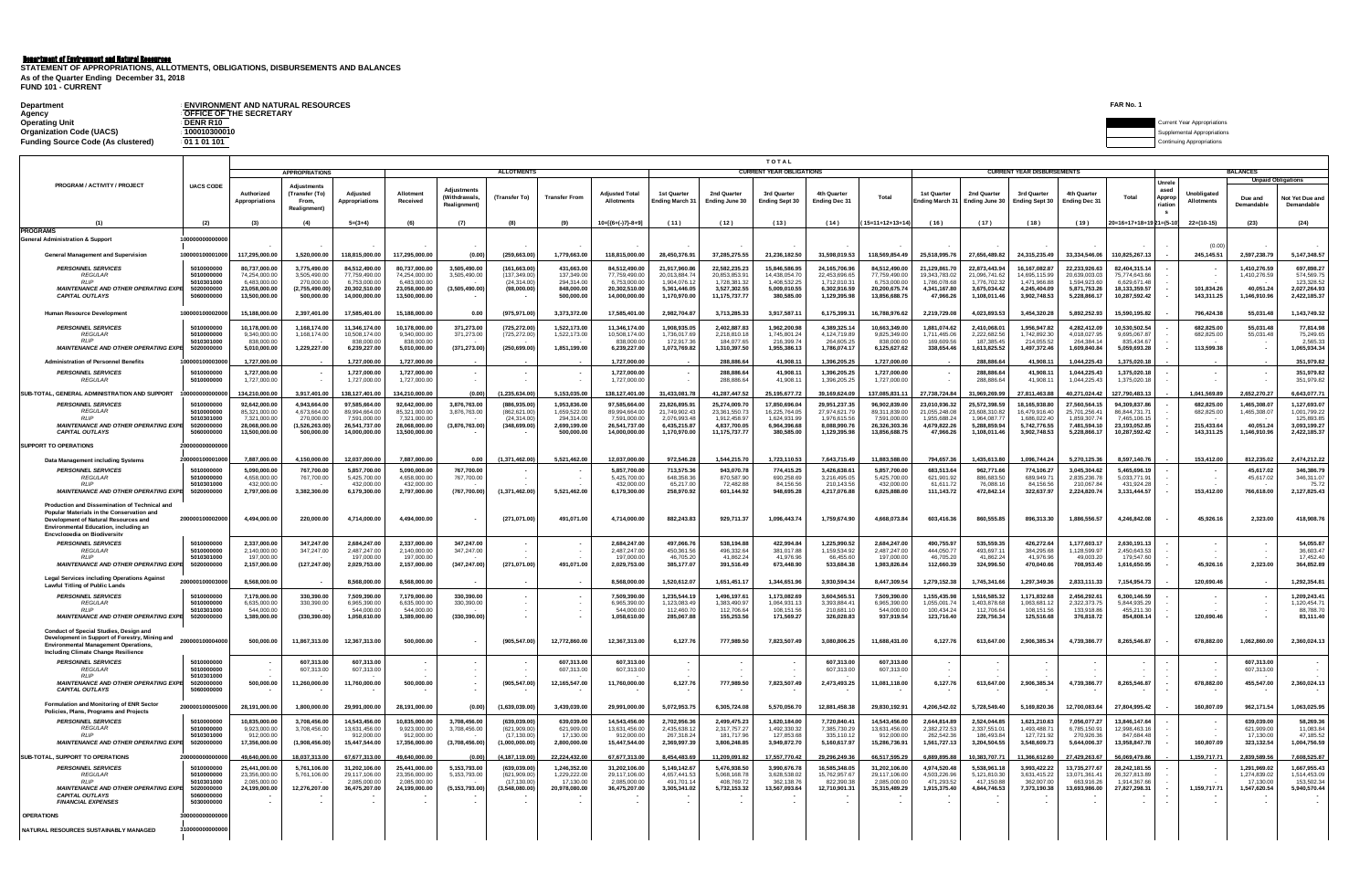| <b>Department</b>                         | <b>ENVIRONMENT AND NATURAL RESOURCES</b>                                                           | FAR No. |                                    |
|-------------------------------------------|----------------------------------------------------------------------------------------------------|---------|------------------------------------|
| Agency                                    | : OFFICE OF THE SECRETARY                                                                          |         |                                    |
| <b>Operating Unit</b>                     | <b>DENR R10</b><br>the contract of the contract of the contract of the contract of the contract of |         | <b>Current Year Appropriations</b> |
| <b>Organization Code (UACS)</b>           | 100010300010                                                                                       |         | Supplemental Appropriations        |
| <b>Funding Source Code (As clustered)</b> | : 01 1 01 101                                                                                      |         | <b>Continuing Appropriations</b>   |

|                                                                                            |                                        | TOTAL<br><b>CURRENT YEAR OBLIGATIONS</b><br><b>CURRENT YEAR DISBURSEMENTS</b> |                                              |                                               |                                               |                                                          |                                               |                                             |                                               |                                                      |                                              |                                          |                                              |                                               |                                      |                                            |                                          |                                           |                                               |                                         |                                         |                                              |                                              |
|--------------------------------------------------------------------------------------------|----------------------------------------|-------------------------------------------------------------------------------|----------------------------------------------|-----------------------------------------------|-----------------------------------------------|----------------------------------------------------------|-----------------------------------------------|---------------------------------------------|-----------------------------------------------|------------------------------------------------------|----------------------------------------------|------------------------------------------|----------------------------------------------|-----------------------------------------------|--------------------------------------|--------------------------------------------|------------------------------------------|-------------------------------------------|-----------------------------------------------|-----------------------------------------|-----------------------------------------|----------------------------------------------|----------------------------------------------|
|                                                                                            |                                        |                                                                               | APPROPRIATIONS                               |                                               |                                               |                                                          | <b>ALLOTMENTS</b>                             |                                             |                                               |                                                      |                                              |                                          |                                              |                                               |                                      |                                            |                                          |                                           |                                               |                                         |                                         | <b>BALANCES</b><br><b>Unpaid Obligations</b> |                                              |
| PROGRAM / ACTIVITY / PROJECT                                                               | <b>UACS CODE</b>                       | Authorized<br><b>Appropriation:</b>                                           | (Transfer (To)<br>From,<br>Realignment)      | Adiustec<br>Appropriation                     | Allotment<br>Received                         | <b>Adjustments</b><br><b>(Withdrawals</b><br>Realignment | (Transfer To)                                 | <b>Transfer Fron</b>                        | <b>Adiusted Total</b><br>Allotments           | 1st Quarter<br>Ending March 3                        | 2nd Quarter<br>Ending June 30                | 3rd Quarte<br><b>Ending Sept 30</b>      | 4th Quarte<br><b>Ending Dec 31</b>           | Total                                         | 1st Quarter<br><b>Ending March 3</b> | 2nd Quarter<br>Ending June 30              | 3rd Quarter<br><b>Ending Sept 30</b>     | 4th Quarte<br><b>Ending Dec 31</b>        | Total                                         | <b>Unrel</b><br>asec<br>Appro<br>riatic | <b>Jnobligated</b><br><b>Allotments</b> | Due and<br>Demandab                          | Not Yet Due ar<br>Demandable                 |
|                                                                                            |                                        |                                                                               |                                              | $5=(3+4)$                                     | (6)                                           | (7)                                                      | (8)                                           | (9)                                         | $10=[(6+(-)7)-8+9]$                           | (11)                                                 | (12)                                         | (13)                                     | (14)                                         | $15=11+12+13+14$                              | (16)                                 | (17)                                       | (18)                                     | (19)                                      | 20=16+17+18+19 21=(5-1)                       |                                         | $22 = (10-15)$                          | (23)                                         | (24)                                         |
| NATURAL RESOURCES ENFORCEMENT AND<br><b>REGULATORY PROGRAM</b>                             | 31010000                               |                                                                               |                                              |                                               |                                               |                                                          |                                               |                                             |                                               |                                                      |                                              |                                          |                                              |                                               |                                      |                                            |                                          |                                           |                                               |                                         |                                         |                                              |                                              |
| Natural Resources Management<br>Arrangement/Agreement and Permit Issuance                  | 31010010000100                         | 74.249.000.00                                                                 | 28.799.828.00                                | 103.048.828.00                                | 74.249.000.00                                 | 0.00                                                     | (8.433.252.00                                 | 37,233,080.00                               | 103.048.828.00                                | 16.243.491.49                                        | 25.049.480.9                                 | 23.885.079.98                            | 34.642.520.18                                | 99.820.572.55                                 | 13.905.106.6                         | 21.428.128.02                              | 19.360.234.9                             | 34.462.628.56                             | 89.156.098.12                                 |                                         | 3.228.255.45                            | 1.444.795.04                                 | 9.219.679.39                                 |
| <b>PERSONNEL SERVICES</b><br><b>REGULAR</b>                                                | 501000000<br>501000000                 | 44,577,000.0<br>41.113.000.0                                                  | 3,664,684.0<br>3.664.684.00                  | 48,241,684.0<br>44.777.684.0                  | 44,577,000.0<br>41.113.000.00                 | 3,664,684.0<br>3.664.684.00                              | (495,457.0<br>(459,976.00                     | 495,457.0<br>459.976.0                      | 48,241,684.00<br>44.777.684.00                | 11,892,775.28<br>10.799.180.6                        | 10,923,798.0<br>10.243.390.3                 | 7,846,919.6<br>7.072.099.3               | 17,578,191.00<br>16.663.013.77               | 48,241,684.00<br>44.777.684.00                | 11,725,435.7<br>10.687.173.9         | 10,990,198.6<br>10.260.446.00              | 7,846,547.0<br>7.068.061.6               | 15,882,979.29<br>15.075.955.59            | 46,445,160.73<br>43.091.637.17                |                                         |                                         | 909,413.8<br>874.413.89                      | 887,109.38<br>811.632.94                     |
| <b>RLIP</b><br><b>MAINTENANCE AND OTHER OPERATING EXPL</b><br><b>CAPITAL OUTLAYS</b>       | 5010301000<br>502000000                | 3,464,000.0<br>22.184.000.0<br>7,488,000.00                                   | 25.135.144.00                                | 3,464,000.00<br>47.319.144.00<br>7,488,000.00 | 3,464,000.00<br>22.184.000.00<br>7,488,000.00 | (3,664,684.00)                                           | (35, 481.0)<br>(7.937.795.00)                 | 35,481.00<br>36.737.623.0                   | 3,464,000.00<br>47.319.144.00<br>7,488,000.00 | 1,093,594.68<br>4.350.716.21                         | 680,407.7<br>7.299.582.8<br>6,826,100.00     | 774,820.3<br>15.663.420.30<br>374,740.00 | 915.177.23<br>16.808.429.18<br>255,900.00    | 3.464.000.00<br>44.122.148.55<br>7,456,740.00 | 1,038,261.8<br>2.179.670.8           | 729,752.6<br>6.682.085.42<br>3,755,843.92  | 778,485.3<br>10.739.981.49<br>773,706.44 | 807,023.70<br>17,964,075.69<br>615,573.58 | 3,353,523.5<br>37,565,813.45<br>5,145,123.94  |                                         | 3.196.995.45<br>31,260.00               | 35,000.0<br>535.381.15                       | 75,476.44<br>6.020.953.95<br>2,311,616.06    |
| Operations against illegal environment and<br>natural resources activities                 | 3101001000020                          | 1.800.000.00                                                                  | 0.00                                         | 1.800.000.00                                  | 1.800.000.00                                  | 0.00                                                     |                                               |                                             | 1.800.000.00                                  | 206.444.20                                           | 178,589.99                                   | 325.962.59                               | 1.053.210.34                                 | 1.764.207.12                                  | 89.869.6                             | 237.820.42                                 | 330,340,29                               | 973.120.49                                | 1.631.150.88                                  |                                         | 35.792.88                               |                                              | 133.056.24                                   |
| <b>PERSONNEL SERVICES</b><br><b>REGULAR</b>                                                | 501000000<br>501000000                 |                                                                               | 571,000.00<br>571,000.00                     | 571,000.00<br>571,000.00                      |                                               | 571,000.00<br>571.000.00                                 |                                               |                                             | 571,000.00<br>571,000.00                      |                                                      |                                              |                                          | 571.000.00<br>571,000.00                     | 571.000.00<br>571.000.00                      |                                      |                                            |                                          | 571.000.00<br>571.000.00                  | 571.000.00<br>571.000.00                      |                                         |                                         |                                              |                                              |
| <b>RLIP</b><br>MAINTENANCE AND OTHER OPERATING EXPE                                        | 5010301000<br>502000000                | 1,800,000.00                                                                  | (571,000.00)                                 | 1,229,000.00                                  | 1,800,000.00                                  | (571,000.00)                                             |                                               |                                             | 1,229,000.00                                  | 206,444.20                                           | 178,589.99                                   | 325,962.59                               | 482.210.34                                   | 1,193,207.12                                  | 89,869.68                            | 237,820.42                                 | 330,340.29                               | 402.120.49                                | 1.060.150.88                                  |                                         | 35,792.88                               |                                              | 133,056.24                                   |
| TOTAL - NATURAL RESOURCES ENFORCEMENT AND<br><b>REGULATORY PROGRAM</b>                     | 31010000                               | 76,049,000.00                                                                 | 28,799,828.00                                | 104,848,828.00                                | 76,049,000.00                                 | 0.00                                                     | (8,433,252.00)                                | 37,233,080.00                               | 104,848,828.00                                | 16,449,935.69                                        | 25,228,070.89                                | 24,211,042.57                            | 35,695,730.52                                | 101,584,779.67                                | 13,994,976.28                        | 21,665,948.44                              | 19,690,575.23                            | 35,435,749.05                             | 90,787,249.00                                 |                                         | 3,264,048.33                            | 1,444,795.04                                 | 9,352,735.63                                 |
| <b>PERSONNEL SERVICES</b><br><b>REGULAR</b>                                                | 501000000<br>501000000                 | 44.577.000.0<br>41.113.000.0                                                  | 4.235.684.00<br>4,235,684.00                 | 48.812.684.0<br>45.348.684.00                 | 44.577.000.0<br>41.113.000.00                 | 4.235.684.00<br>4,235,684.00                             | (495.457.00<br>(459.976.00                    | 495.457.0<br>459.976.00                     | 48.812.684.00<br>45,348,684.00                | 11.892.775.28<br>10.799.180.60                       | 10.923.798.0<br>10,243,390.3                 | 7.846.919.68<br>7,072,099.31             | 18.149.191.00<br>17.234.013.77               | 48.812.684.00<br>45.348.684.00                | 11.725.435.7<br>10.687.173.9         | 10.990.198.6<br>10.260.446.00              | 7.846.547.0<br>7.068.061.6               | 16.453.979.29<br>15.646.955.59            | 47.016.160.7<br>43.662.637.1                  |                                         |                                         | 909.413.89<br>874.413.89                     | 887.109.38<br>811.632.94                     |
| <b>RLIP</b><br><b>MAINTENANCE AND OTHER OPERATING EXPI</b><br>CAPITAL OUTLAYS              | 501030100<br>502000000                 | 3.464.000.0<br>23.984.000.0<br>7,488,000.00                                   | 24,564,144.00                                | 3 464 000 0<br>48.548.144.00<br>7,488,000.00  | 3.464.000.0<br>23,984,000,00<br>7,488,000.00  | (4, 235, 684.00)                                         | (35, 481, 00)<br>(7,937,795.00)               | 35 481.0<br>36,737,623.00                   | 3.464.000.00<br>48,548,144.00<br>7,488,000.00 | 1.093.594.6<br>4,557,160.41                          | 680 407.7<br>7.478.172.8<br>6,826,100.0      | 774 820 3<br>15.989.382.89<br>374,740.00 | 915 177 23<br>17.290.639.52<br>255,900.00    | 3.464.000.00<br>45.315.355.67<br>7,456,740.00 | 1.038.261.8<br>2,269,540.53          | 729 752 68<br>6.919.905.84<br>3,755,843.92 | 778 485 3<br>11.070.321.78<br>773,706.44 | 807 023 70<br>18.366.196.18<br>615,573.58 | 3.353.523.56<br>38.625.964.33<br>5,145,123.94 |                                         | 3,232,788.33<br>31,260.00               | 35,000.00<br>535,381.15                      | 75 476 44<br>6.154.010.19<br>2,311,616.06    |
| NATURAL RESOURCES CONSERVATION AND<br>DEVELOPMENT PROGRAM                                  | 3102000                                |                                                                               |                                              |                                               |                                               |                                                          |                                               |                                             |                                               |                                                      |                                              |                                          |                                              |                                               |                                      |                                            |                                          |                                           |                                               |                                         |                                         |                                              |                                              |
| Protected Areas, Caves and Wetlands<br>Development and Management Sub-Program              | 310201000                              |                                                                               |                                              |                                               |                                               |                                                          |                                               |                                             |                                               |                                                      |                                              |                                          |                                              |                                               |                                      |                                            |                                          |                                           |                                               |                                         |                                         |                                              |                                              |
| Protected Areas Development and Management 31020110000100                                  |                                        | 71.387.000.00                                                                 | 10.474,091.44                                | 81.861.091.44                                 | 71.387.000.00                                 | (365.908.56)                                             | (861.951.00                                   | 11.701.951.0                                | 81.861.091.44                                 | 10.942.038.12                                        | 18.614.435.7                                 | 19.490.274.23                            | 32.725.933.02                                | 81.772.681.11                                 | 9.507.117.05                         | 16.274.605.02                              | 17.412.805.58                            | 34.744.903.28                             | 77.939.430.9                                  |                                         | 88.410.33                               | 560.997.75                                   | 3.272.252.43                                 |
| <b>PERSONNEL SERVICES</b><br><b>REGULAR</b>                                                | 5010000000<br>5010000000               | 49.577.000.00<br>45 483 000 00                                                | 2.678.561.00<br>2 678 561 00                 | 52.255.561.00<br>48 161 561 00                | 49.577.000.00<br>45 483 000 00                | 2.678.561.00<br>2.678.561.00                             | (21.413.00)<br>(15.276.00                     | 21.413.00<br>15 276 00                      | 52.255.561.00<br>48 161 561 00                | 8.264.841.70<br>752028922                            | 10.939.338.40<br>10.091.862.82               | 9.347.081.12<br>8 522 465 65             | 23.704.299.78<br>22 026 943 31               | 52.255.561.00<br>48 161 561 00                | 8.077.342.29<br>7.390.194.69         | 11.062.774.56<br>10 159 233 71             | 8.923.455.07<br>8.097.593.7              | 23.249.622.01<br>21 630 009 54            | 51.313.193.93<br>47 277 031 65                |                                         |                                         | 173.530.28<br>167 530 28                     | 768.836.79<br>716 999 07                     |
| <b>RLIP</b><br>MAINTENANCE AND OTHER OPERATING EXPE<br><b>CAPITAL OUTLAYS</b>              | 5010301000<br>5020000000<br>5060000000 | 4.094.000.00<br>21.810.000.00                                                 | 7.705.530.44<br>90.000.00                    | 4.094.000.00<br>29.515.530.44<br>90.000.00    | 4.094.000.00<br>21,810,000.00                 | (3.044.469.56)                                           | (6.137.00)<br>(840.538.00)                    | 6 137 00<br>11.590.538.00<br>90,000.00      | 4.094.000.00<br>29.515.530.44<br>90,000,00    | 744 552 48<br>2,677,196.42                           | 847 475 51<br>7,675,097.34                   | 824 615 47<br>10.053.193.11<br>90.000.00 | 1.677.356.47<br>9,021,633.24                 | 4.094.000.00<br>29.427.120.11<br>90,000.00    | 687 147 6<br>1,429,774.76            | 903 540 85<br>5,211,830.46                 | 825 861 36<br>8.399.350.51<br>90,000.00  | 1.619.612.47<br>11.495.281.27             | 4 036 162 28<br>26.536.237.00<br>90.000.00    |                                         | 88.410.33                               | 6,000.00<br>387,467.47                       | 51 837 72<br>2,503,415.64                    |
| <b>Vildlife Resources Conservation Sub-Program</b>                                         |                                        |                                                                               |                                              |                                               |                                               |                                                          |                                               |                                             |                                               |                                                      |                                              |                                          |                                              |                                               |                                      |                                            |                                          |                                           |                                               |                                         |                                         |                                              |                                              |
| Protection and Conservation Wildlife                                                       | 1020210000100                          | 3.230.000.00                                                                  |                                              | 3.230.000.00                                  | 3.230.000.00                                  |                                                          | 180.000.0                                     | 180.000.00                                  | 3.230.000.00                                  | 479.180.18                                           | 358.729.43                                   | 717.380.3                                | 1.623.920.03                                 | 3.179.210.00                                  | 231.742.92                           | 479.022.59                                 | 563.401.62                               | .444.625.6                                | 2.718.792.77                                  |                                         | 50.790.00                               | 148.491.79                                   | 311.925.44                                   |
| <b>PERSONNEL SERVICES</b><br><b>REGULAR</b>                                                | 5010000000<br>5010000000               |                                                                               | 766,705.00<br>766 705 00                     | 766,705,00<br>766 705 00                      |                                               | 766,705.00<br>766 705 00                                 |                                               |                                             | 766,705.00<br>766 705 00                      |                                                      |                                              |                                          | 766.705.00<br>766.705.00                     | 766,705.00<br>766 705 00                      |                                      |                                            |                                          | 766,705.00<br>766,705.00                  | 766,705.00<br>766 705 00                      |                                         |                                         |                                              |                                              |
| <b>RLIP</b><br><b>MAINTENANCE AND OTHER OPERATING EXPE</b><br><b>CAPITAL OUTLAYS</b>       | 5010301000<br>5020000000               | 3.170.000.00<br>60,000,00                                                     | (766.705.00)                                 | 2.403.295.00<br>60.000.00                     | 3.170.000.00<br>60,000,00                     | (766.705.00)                                             | (180.000.00)                                  | 180,000,00                                  | 2.403.295.00<br>60.000.00                     | 479,180.18                                           | 358,729.43                                   | 657,530,36<br>59.850.00                  | 857.065.03<br>150.00                         | 2.352.505.00<br>60.000.00                     | 231.742.92                           | 479.022.59                                 | 563,401.62                               | 677.920.64                                | 1.952.087.77                                  |                                         | 50.790.00                               | 148,491.79                                   | 251.925.44<br>60,000,00                      |
| <b>Coastal and Marine Ecosystems Rehabilitation</b><br>Sub-Program                         | 31020300                               |                                                                               |                                              |                                               |                                               |                                                          |                                               |                                             |                                               |                                                      |                                              |                                          |                                              |                                               |                                      |                                            |                                          |                                           |                                               |                                         |                                         |                                              |                                              |
| Management of Coastal and Marine                                                           | 3102031000010                          | 7.604.000.00                                                                  | 3.425.000.00                                 | 11.029.000.00                                 | 7.604.000.00                                  | (0.00)                                                   | (2.894.929.00                                 | 6.319.929.00                                | 11.029.000.00                                 | 1,510,157.98                                         | 1.036.506.0                                  | 4.180.443.69                             | 4.301.892.33                                 | 11.029.000.00                                 | 467.288.80                           | 1.488.208.14                               | 2.438.479.1                              | 5.595.851.98                              | 9.989.828.0                                   |                                         |                                         | 331.547.05                                   | 707.624.91                                   |
| <b>PERSONNEL SERVICES</b><br><b>REGULAR</b><br><b>RLIP</b>                                 | 501000000<br>501000000<br>5010301000   |                                                                               | 976,597.0<br>976,597.00                      | 976,597.0<br>976,597.00                       |                                               | 976.597.0<br>976,597.00                                  |                                               |                                             | 976,597.00<br>976,597.00                      |                                                      |                                              |                                          | 976.597.00<br>976,597.00                     | 976.597.00<br>976,597.00                      |                                      |                                            |                                          | 976,597.00<br>976,597.00                  | 976.597.00<br>976,597.00                      |                                         |                                         |                                              |                                              |
| MAINTENANCE AND OTHER OPERATING EXPE                                                       | 502000000                              | 7,604,000.00                                                                  | 2,448,403.00                                 | 10,052,403.00                                 | 7,604,000.00                                  | (976, 597.00)                                            | (2,894,929.00)                                | 6,319,929.00                                | 10,052,403.00                                 | 1,510,157.98                                         | 1,036,506.00                                 | 4,180,443.69                             | 3,325,295.33                                 | 10,052,403.00                                 | 467,288.80                           | 1,488,208.14                               | 2,438,479.12                             | 4,619,254.98                              | 9,013,231.04                                  |                                         |                                         | 331,547.05                                   | 707,624.91                                   |
| SUB- TOTAL - Coastal and Marine Ecosystems<br><b>Rehabilitation Sub-Program</b>            |                                        | 7.604.000.00                                                                  | 3,425,000.00                                 | 11,029,000.00                                 | 7.604.000.00                                  | (0.00)                                                   | (2.894.929.00                                 | 6.319.929.00                                | 11,029,000.00                                 | 1.510.157.98                                         | 1.036.506.00                                 | 4.180.443.69                             | 4,301,892.33                                 | 11.029.000.00                                 | 467.288.80                           | 1.488.208.14                               | 2,438,479.12                             | 5,595,851.98                              | 9.989.828.04                                  |                                         |                                         | 331.547.05                                   | 707.624.91                                   |
| MAINTENANCE AND OTHER OPERATING EXPE                                                       | 502000000                              | 7,604,000.00                                                                  | 2,448,403.00                                 | 10,052,403.00                                 | 7,604,000.00                                  | (976, 597.00)                                            | (2,894,929.00)                                | 6,319,929.00                                | 10,052,403.00                                 | 1,510,157.98                                         | 1,036,506.00                                 | 4,180,443.69                             | 3,325,295.33                                 | 10,052,403.00                                 | 467,288.80                           | 1,488,208.14                               | 2,438,479.12                             | 4,619,254.98                              | 9,013,231.04                                  |                                         |                                         | 331,547.05                                   | 707.624.91                                   |
| <b>Land Management Sub-Program</b>                                                         |                                        |                                                                               |                                              |                                               |                                               |                                                          |                                               |                                             |                                               |                                                      |                                              |                                          |                                              |                                               |                                      |                                            |                                          |                                           |                                               |                                         |                                         |                                              |                                              |
| Land Survey, Disposition and Records<br><b>PERSONNEL SERVICES</b>                          | 3102041000010<br>5010000000            | 79,392,000.0<br>66,482,000.00                                                 | (0.00)<br>2,347,597.00                       | 79,392,000.0<br>68.829.597.00                 | 79,392,000.0<br>66,482,000.00                 | (0.00)<br>2.347.597.00                                   | (117, 416.0<br>(17.416.00)                    | 117.416.0<br>17,416.00                      | 79,392,000.0<br>68.829.597.00                 | 16,734,312.8<br>14,748,962.00                        | 19,555,278.6<br>17,105,880.80                | 15,683,482.3<br>12.679.913.17            | 27,383,822.1<br>24.294.841.03                | 79,356,895.92<br>68.829.597.00                | 14,214,071.2<br>12.964.495.67        | 21,097,521.4<br>18.786.823.51              | 15,325,863.1<br>12.694.661.36            | 27,242,832.88<br>23.954.074.52            | 77,880,288.7<br>68,400,055,06                 |                                         | 35,104.0                                | 628,777.5<br>336,509.14                      | 847,829.67<br>93.032.80                      |
| <b>REGULAR</b><br><b>RLIP</b>                                                              | 5010000000<br>5010301000               | 61.038.000.00<br>5.444.000.00                                                 | 2.347.597.00                                 | 63 385 597 00<br>5.444.000.00                 | 61.038.000.00<br>5.444.000.00                 | 2.347.597.00                                             | (17.416.00                                    | 17.416.00                                   | 63.385.597.00<br>5.444.000.00                 | 13 401 167 65<br>1.347.794.35                        | 15 787 709 31<br>1.318.171.42                | 11.515.156.13<br>1.164.757.04            | 22 681 563 84<br>1.613.277.19                | 63 385 597 00<br>5.444.000.00                 | 11 828 371 0<br>1.136.124.6          | 17 261 856 83<br>1.524.966.68              | 11 528 737 35<br>1.165.924.01            | 22.337.529.06<br>1.616.545.46             | 62 956 494 31<br>5.443.560.7                  |                                         |                                         | 336,509.14                                   | 92 593 55<br>439.25                          |
| <b>MAINTENANCE AND OTHER OPERATING EXPL</b><br><b>CAPITAL OUTLAYS</b>                      | 502000000<br>506000000                 | 12.910.000.00                                                                 | (2,347,597.00)                               | 10.562.403.00                                 | 12.910.000.00                                 | (2,347,597.00)                                           | (100,000.00)                                  | 100,000.00                                  | 10,562,403.00                                 | 1.985.350.8                                          | 2.449.397.8                                  | 3.003.569.19                             | 3.088.981.07                                 | 10.527.298.92                                 | 1.249.575.59                         | 2.310.697.98                               | 2.631.201.76                             | 3.288.758.36                              | 9.480.233.69                                  |                                         | 35,104.08                               | 292,268.36                                   | 754.796.87                                   |
| For the Requirements of the Comprehensive<br>Agrarian Reform Program                       | 3102041000020                          |                                                                               | 14.475.247.00                                | 14.475.247.00                                 |                                               |                                                          | (7.526,737.00                                 | 22.001.984.0                                | 14.475.247.00                                 | 1.036.388.10                                         | 6.230.609.13                                 | 1.992.046.50                             | 4.463.164.69                                 | 13.722.208.42                                 | 855,500.89                           | 1.797.165.19                               | 4.635.821.79                             | 2.774.454.94                              | 10.062.942.8                                  |                                         | 753,038.58                              | 1.200.348.68                                 | 2,458,916.93                                 |
| <b>PERSONNEL SERVICES</b><br><b>REGULAR</b><br><b>MAINTENANCE AND OTHER OPERATING EXPL</b> | 501000000<br>5010000000<br>5020000000  |                                                                               | 4.950.981.00<br>4.950.981.00<br>9.524.266.00 | 4.950.981.00<br>4.950.981.00<br>9.524.266.00  |                                               |                                                          | (421.090.00<br>(421.090.00)<br>(7.105.647.00) | 5.372.071.0<br>5.372.071.00<br>16.629.913.0 | 4.950.981.00<br>4.950.981.00<br>9.524.266.00  | 944.195.29<br>944.195.29<br>92.192.8                 | 1.161.087.90<br>1.161.087.90<br>5.069.521.23 | 883.329.93<br>883,329.93<br>1.108.716.57 | 1.962.367.88<br>1.962.367.88<br>2.500.796.81 | 4.950.981.00<br>4.950.981.00<br>8.771.227.42  | 845.957.46<br>845 957 46<br>9.543.43 | 1.163.045.11<br>1.163.045.11<br>634.120.08 | 971.712.40<br>971.712.40<br>3.664.109.39 | 687.461.96<br>687.461.96<br>2.086.992.98  | 3.668.176.93<br>3.668.176.93<br>6.394.765.88  |                                         | 753,038.58                              | 1.200.348.68                                 | 1.282.804.07<br>1.282.804.07<br>1,176,112.86 |
| Program Beneficiaries Development                                                          | 3102041000020                          |                                                                               | 8.346.000.00                                 | 8.346.000.00                                  |                                               |                                                          | (7.105.647.00                                 | 15,451,647.00                               | 8.346.000.00                                  | 92.192.8                                             | 4.880.566.0                                  | 1,044,737.61                             | 2.242.990.81                                 | 8.260.487.23                                  | 9.543.43                             | 508.855.70                                 | 3.591.486.1                              | 1.874.353.22                              | 5.984.238.53                                  |                                         | 85,512.77                               | 1.200.348.68                                 | 1,075,900.02                                 |
| <b>MAINTENANCE AND OTHER OPERATING EXP</b>                                                 | 502000000                              |                                                                               | 8,346,000.00                                 | 8.346.000.00                                  |                                               |                                                          | (7, 105, 647.00)                              | 15,451,647.00                               | 8,346,000.00                                  | 92,192.8                                             | 4,880,566.00                                 | 1,044,737.61                             | 2,242,990.81                                 | 8,260,487.23                                  | 9,543.43                             | 508,855,70                                 | 3,591,486.18                             | 1,874,353.22                              | 5,984,238.53                                  |                                         | 85,512.77                               | 1.200.348.68                                 | 1,075,900.02                                 |
| <b>Land Surveys and Disposition</b>                                                        | 102041000020                           |                                                                               | 6.129.247.0                                  | 6.129.247.0                                   |                                               |                                                          | (421.090.0                                    | 6,550,337.0                                 | 6.129.247.00                                  | 944.195.29                                           | .350.043.1                                   | 947.308.8                                | 2.220.173.88                                 | 5.461.721.19                                  | 845.957.4                            | .288.309.4                                 | 1.044.335.6                              | 900.101.7                                 | 4.078.704.2                                   |                                         | 667,525.8                               |                                              | 1.383.016.91                                 |
| <b>PERSONNEL SERVICES</b><br><b>REGULAR</b><br>MAINTENANCE AND OTHER OPERATING EXPE        | 5010000000<br>5010000000<br>502000000  |                                                                               | 4.950.981.0<br>4,950,981.00<br>1,178,266.00  | 4.950.981.0<br>4,950,981.00<br>1.178.266.00   |                                               |                                                          | (421.090.00<br>(421,090.00)                   | 5.372.071.0<br>5,372,071.0<br>1.178.266.00  | 4.950.981.00<br>4,950,981.00<br>1.178.266.00  | 944.195.29<br>944,195.29<br>$\overline{\phantom{a}}$ | 1.161.087.9<br>1,161,087.9<br>188.955.23     | 883.329.93<br>883,329.93<br>63.978.96    | 1.962.367.88<br>1,962,367.88<br>257.806.00   | 4.950.981.00<br>4,950,981.00<br>510.740.19    | 845.957.4<br>845,957.46              | 1.163.045.1<br>,163,045.1<br>125.264.38    | 971.712.40<br>971,712.40<br>72,623.21    | 687.461.96<br>687,461.96<br>212.639.76    | 3.668.176.93<br>3,668,176.93<br>410.527.35    |                                         | 667,525.81                              |                                              | 1.282.804.07<br>1,282,804.07<br>100.212.84   |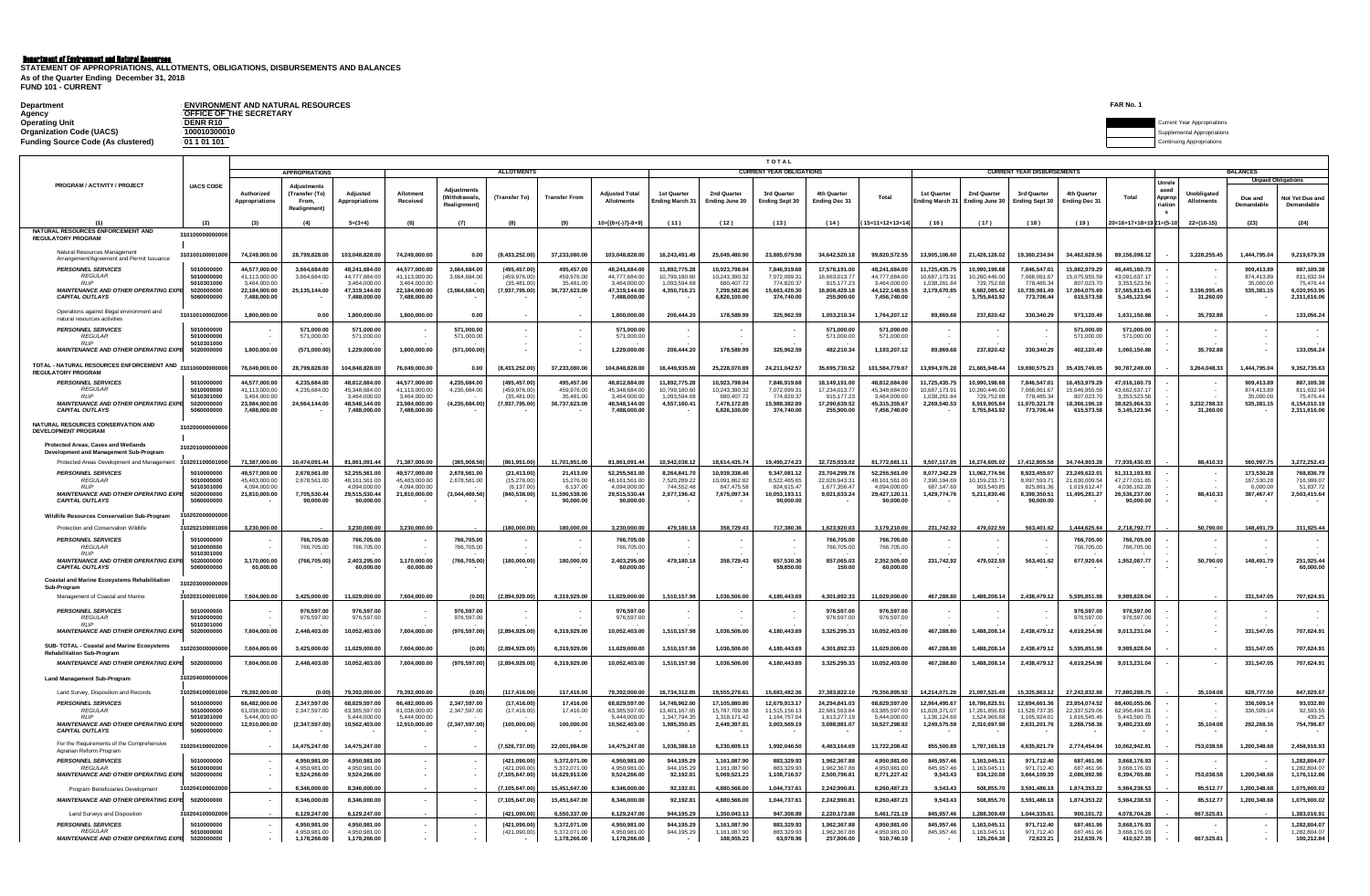| <b>Department</b>                  | <b>ENVIRONMENT AND NATURAL RESOURCES</b> | FAR No.                            |
|------------------------------------|------------------------------------------|------------------------------------|
| Agency                             | <b>OFFICE OF THE SECRETARY</b>           |                                    |
| <b>Operating Unit</b>              | <b>DENR R10</b>                          | <b>Current Year Appropriations</b> |
| <b>Organization Code (UACS)</b>    | 100010300010                             | Supplemental Appropriations        |
| Funding Source Code (As clustered) | 01101101                                 | ntinuing Appropriations            |

|                                                                                                                                   |                                                    | <b>TOTAL</b>                                                                      |                                                           |                                                                                  |                                                                                   |                                                   |                                                                              |                                                                    |                                                                                   |                                                                                   |                                                                                 |                                                                                  |                                                                                 |                                                                                   |                                                                                 |                                                                                  |                                                                                   |                                                                                 |                                                                                   |                                              |                                        |                                                          |                                                                         |  |
|-----------------------------------------------------------------------------------------------------------------------------------|----------------------------------------------------|-----------------------------------------------------------------------------------|-----------------------------------------------------------|----------------------------------------------------------------------------------|-----------------------------------------------------------------------------------|---------------------------------------------------|------------------------------------------------------------------------------|--------------------------------------------------------------------|-----------------------------------------------------------------------------------|-----------------------------------------------------------------------------------|---------------------------------------------------------------------------------|----------------------------------------------------------------------------------|---------------------------------------------------------------------------------|-----------------------------------------------------------------------------------|---------------------------------------------------------------------------------|----------------------------------------------------------------------------------|-----------------------------------------------------------------------------------|---------------------------------------------------------------------------------|-----------------------------------------------------------------------------------|----------------------------------------------|----------------------------------------|----------------------------------------------------------|-------------------------------------------------------------------------|--|
|                                                                                                                                   |                                                    |                                                                                   | <b>APPROPRIATIONS</b>                                     |                                                                                  |                                                                                   |                                                   | <b>ALLOTMENTS</b>                                                            |                                                                    |                                                                                   |                                                                                   |                                                                                 | <b>CURRENT YEAR OBLIGATIONS</b>                                                  |                                                                                 |                                                                                   |                                                                                 |                                                                                  | <b>CURRENT YEAR DISBURSEMENTS</b>                                                 |                                                                                 |                                                                                   | <b>BALANCES</b><br><b>Unpaid Obligations</b> |                                        |                                                          |                                                                         |  |
| <b>PROGRAM / ACTIVITY / PROJECT</b>                                                                                               | <b>UACS CODE</b>                                   | Authorized<br>Appropriation                                                       | (Transfer (To)<br>From,<br><b>Realignment</b> )           | Adiustec<br>Appropriations                                                       | Allotment<br>Received                                                             | Adiustments<br><b>(Withdrawals</b><br>Realignment | (Transfer To)                                                                | <b>Transfer From</b>                                               | <b>Adjusted Total</b><br>Allotments                                               | 1st Quarte<br><b>Ending March 31</b>                                              | 2nd Quarte<br>Ending June 30                                                    | 3rd Quarte<br><b>Ending Sept 30</b>                                              | 4th Quarter<br><b>Ending Dec 31</b>                                             | Total                                                                             | 1st Quarter<br><b>Ending March 31</b>                                           | 2nd Quarter<br>Ending June 30                                                    | 3rd Quarter<br><b>Ending Sept 30</b>                                              | 4th Quarte<br><b>Ending Dec 31</b>                                              | Total                                                                             | Unrele<br>ased<br>Appro<br>riatio            | <b>Unobligate</b><br><b>Allotments</b> | Due and<br>Demandab                                      | Not Yet Due ar<br>Demandable                                            |  |
|                                                                                                                                   | (2)                                                |                                                                                   |                                                           | $5 = (3 + 4)$                                                                    | (6)                                                                               | (7)                                               | (8)                                                                          | (9)                                                                | $10 = 1(6 + (-17) - 8 + 9)$                                                       | (11)                                                                              | (12)                                                                            | (13)                                                                             | (14)                                                                            | $15=11+12+13+14$                                                                  | (16)                                                                            | (17)                                                                             | (18)                                                                              | (19)                                                                            | 20=16+17+18+19 21=(5-10                                                           |                                              | $22 = (10-15)$                         | (23)                                                     | (24)                                                                    |  |
| SUB TOTAL - Land Management Sub-Program                                                                                           |                                                    | 79,392,000.00                                                                     | 14,475,247.0                                              | 93.867.247.0                                                                     | 79,392,000.0                                                                      | (0.0)                                             | (7,644,153.00)                                                               | 22,119,400.0                                                       | 93,867,247.00                                                                     | 17,770,700.95                                                                     | 25,785,887.74                                                                   | 17,675,528.86                                                                    | 31,846,986.79                                                                   | 93,079,104.34                                                                     | 15,069,572.15                                                                   | 22,894,686.6                                                                     | 19,961,684.9                                                                      | 30.017.287.8                                                                    | 87,943,231.5                                                                      |                                              | 788,142.66                             | 1.829.126.1                                              | 3,306,746.60                                                            |  |
| <b>PERSONNEL SERVICES</b><br><b>REGULAR</b>                                                                                       | 5010000000<br>501000000                            | 66.482.000.00<br>61.038.000.00                                                    | 7.298.578.00<br>7,298,578.00                              | 73.780.578.00<br>68.336.578.00                                                   | 66.482.000.00<br>61.038.000.00                                                    | 2,347,597.00<br>2.347.597.00                      | (438,506.00)<br>(438.506.00)                                                 | 5,389,487.00<br>5,389,487.00                                       | 73.780.578.00<br>68,336,578.00                                                    | 15.693.157.29<br>14.345.362.94                                                    | 18.266.968.70<br>16,948,797.28                                                  | 13.563.243.10<br>12.398.486.06                                                   | 26.257.208.91<br>24.643.931.72                                                  | 73.780.578.00<br>68.336.578.00                                                    | 13.810.453.13<br>12.674.328.53                                                  | 19.949.868.62<br>18.424.901.94                                                   | 13.666.373.76<br>12.500.449.75                                                    | 24.641.536.48<br>23.024.991.02                                                  | 72.068.231.99<br>6.624.671.24                                                     |                                              |                                        | 336,509.14<br>336,509.14                                 | 1.375.836.87<br>1.375.397.62                                            |  |
| RI IP<br><b>MAINTENANCE AND OTHER OPERATING EX</b><br><b>CAPITAL OUTLAYS</b>                                                      | 501030100<br>502000000                             | 5.444.000.0<br>12.910.000.00                                                      | 7,176,669.00                                              | 5.444.000.0<br>20.086.669.00                                                     | 5444,000.0<br>12.910.000.00                                                       | (2.347,597,00)                                    | (7,205,647.00)                                                               | 16,729,913.00                                                      | 5444,000.0<br>20,086,669.00                                                       | 1.347.794.35<br>2,077,543.66                                                      | 1.318.171.42<br>7.518.919.04                                                    | 1.164.757.0<br>4,112,285.76                                                      | 1.613.277.1<br>5,589,777.88                                                     | 5 444 000 00<br>19,298,526.34                                                     | 1.136.124.60<br>1.259.119.02                                                    | 1.524.966.68<br>2,944,818.06                                                     | 1.165.924.01<br>6,295,311.15                                                      | 1.616.545.4<br>5,375,751.34                                                     | 5 443 560 75<br>15,874,999.57                                                     |                                              | 788.142.66                             | 1,492,617.04                                             | 439.25<br>1.930.909.73                                                  |  |
| Forest and Watershed Management Sub-Program                                                                                       |                                                    |                                                                                   |                                                           |                                                                                  |                                                                                   |                                                   |                                                                              |                                                                    |                                                                                   |                                                                                   |                                                                                 |                                                                                  |                                                                                 |                                                                                   |                                                                                 |                                                                                  |                                                                                   |                                                                                 |                                                                                   |                                              |                                        |                                                          |                                                                         |  |
| Forest Development, Rehabilitation and<br>Maintenance and Protection                                                              | 310205100001000                                    | 390.728.000.00                                                                    | 8.656.560.00                                              | 399.384.560.00                                                                   | 390.728.000.00                                                                    | 0.00                                              | (7.383.042.00)                                                               | 16.039.602.00                                                      | 399.384.560.00                                                                    | 189.314.132.59                                                                    | 113.132.137.62                                                                  | 47.169.746.25                                                                    | 46.492.452.32                                                                   | 396.108.468.78                                                                    | 32.270.866.28                                                                   | 109.573.971.60                                                                   | 136.105.840.53                                                                    | 76.659.407.07                                                                   | 354.610.085.48                                                                    |                                              | 3.276.091.22                           | 10.139.695.59                                            | 31.358.687.71                                                           |  |
| <b>PERSONNEL SERVICES</b><br><b>REGULAF</b><br><b>RIP</b><br><b>MAINTENANCE AND OTHER OPERATING EXP</b><br><b>CAPITAL OUTLAYS</b> | 501000000<br>501000000<br>5010301000<br>502000000  | 89.252.000.00<br>81.907.000.00<br>7.345.000.00<br>41.387.000.00<br>260.089.000.00 | 0.00<br>0.00<br>1.803.600.00<br>6.852.960.00              | 89.252.000.0<br>81,907,000.00<br>7.345.000.0<br>43.190.600.00<br>266.941.960.00  | 89.252.000.00<br>81,907,000.00<br>7.345.000.00<br>41.387.000.00<br>260.089.000.00 | 0.00<br>0.00                                      | (51.051.00<br>(47.523.00)<br>(3.528.00)<br>(1.240.031.00)<br>(6,091,960.00)  | 51.051.0<br>47.523.00<br>3.528.00<br>3.043.631.00<br>12.944.920.00 | 89.252.000.0<br>81.907.000.00<br>7.345.000.0<br>43.190.600.00<br>266,941,960.00   | 16.102.126.41<br>14,813,278.95<br>1 288 847 46<br>10.067.153.49<br>163,144,852.69 | 23.734.713.19<br>21,822,200.97<br>1 912 512 23<br>9.281.524.86<br>80.115.899.57 | 20.028.882.74<br>18.380.710.82<br>1 648 171 93<br>12.544.280.86<br>14.596.582.65 | 29.386.277.6<br>26.890.809.26<br>2.495.468.4<br>11.212.258.66<br>5.893.916.00   | 89.252.000.00<br>81.907.000.00<br>7.345.000.00<br>43.105.217.87<br>263.751.250.91 | 15,783,532.82<br>14.600.958.45<br>1 182 574 37<br>5.105.207.46<br>11.382.126.00 | 23,916,125.26<br>21.899.060.75<br>2.017.064.51<br>10.231.893.80<br>75.425.952.54 | 20.066.054.62<br>18,416,293.66<br>1 649 760 96<br>11.357.740.34<br>104.682.045.57 | 28.730.553.07<br>26,434,399.36<br>2.296.153.7<br>10.963.207.42<br>36.965.646.58 | 88.496.265.77<br>81,350,712.22<br>7 145 553 55<br>37.658.049.02<br>228.455.770.69 |                                              | 85.382.13<br>3.190.709.09              | 303.121.3<br>303.121.34<br>1.952.285.38<br>7.884.288.87  | 452.612.89<br>253.166.44<br>199 446 45<br>3.494.883.47<br>27.411.191.35 |  |
| Soil Conservation and Watershed Management<br>including River Basin and Management and<br>Development                             | 310205100002000                                    | 4.500.000.00                                                                      | 12.297.000.00                                             | 16,797,000,00                                                                    | 4.500.000.00                                                                      | (0.00)                                            | (60,000.00)                                                                  | 12.357.000.00                                                      | 16.797.000.0                                                                      | 181,709.40                                                                        | 3.218.914.88                                                                    | 2.338.744.52                                                                     | 10,807,826,33                                                                   | 16,547,195.13                                                                     | 41,375.79                                                                       | 249,295.64                                                                       | 508.852.77                                                                        | 5.516.275.07                                                                    | 6,315,799.27                                                                      |                                              | 249.804.87                             | 6.632.940.00                                             | 3,598,455.86                                                            |  |
| <b>PERSONNEL SERVICES</b><br><b>REGULAR</b>                                                                                       | 5010000000<br>5010000000                           |                                                                                   | 325.078.00<br>325.078.00                                  | 325.078.00<br>325.078.00                                                         |                                                                                   | 325.078.00<br>325,078,00                          |                                                                              |                                                                    | 325.078.00<br>325,078.00                                                          |                                                                                   |                                                                                 |                                                                                  | 325.078.00<br>325,078,00                                                        | 325.078.00<br>325.078.00                                                          |                                                                                 |                                                                                  |                                                                                   | 325.078.00<br>325.078.00                                                        | 325.078.00<br>325.078.00                                                          |                                              |                                        |                                                          |                                                                         |  |
| <b>RIF</b><br><b>MAINTENANCE AND OTHER OPERATING EXP</b><br><b>CAPITAL OUTLAYS</b>                                                | 5010301000<br>502000000<br>506000000               | 1,450,000.00<br>3.050.000.00                                                      | 1,977,922.00<br>9.994.000.00                              | 3,427,922.00<br>13.044.000.00                                                    | 1,450,000.00<br>3.050.000.00                                                      | (325,078.00)                                      | (60,000.00)                                                                  | 2,363,000.00<br>9,994,000.00                                       | 3,427,922.00<br>13.044.000.00                                                     | 181.709.40                                                                        | 173,004.88<br>3.045.910.00                                                      | 1,296,244.52<br>1.042.500.00                                                     | 1,529,158.33<br>8.953.590.00                                                    | 3,180,117.13<br>13.042.000.00                                                     | 41,375.79                                                                       | 249,295.64                                                                       | 460,642.77<br>48.210.00                                                           | 1.199.378.93<br>3.991.818.14                                                    | 1,950,693.13<br>4.040.028.14                                                      |                                              | 247.804.87<br>2.000.00                 | 21,640.00<br>6.611.300.00                                | 1,207,784.00<br>2.390.671.86                                            |  |
| SUB TOTAL - Forest and Watershed Management<br>Sub-Program                                                                        | 3102050                                            | 395.228.000.00                                                                    | 20.953.560.00                                             | 416.181.560.00                                                                   | 395.228.000.00                                                                    | (0.00)                                            | (7.443.042.00)                                                               | 28.396.602.00                                                      | 416.181.560.00                                                                    | 189.495.841.99                                                                    | 116.351.052.50                                                                  | 49.508.490.77                                                                    | 57.300.278.65                                                                   | 412.655.663.91                                                                    | 32.312.242.07                                                                   | 109.823.267.24                                                                   | 136.614.693.30                                                                    | 82.175.682.14                                                                   | 360.925.884.75                                                                    |                                              | 3.525.896.09                           | 16.772.635.59                                            | 34,957,143.57                                                           |  |
| <b>PERSONNEL SERVICES</b><br><b>REGULAR</b><br><b>RIP</b><br><b>MAINTENANCE AND OTHER OPERATING EXP</b><br><b>CAPITAL OUTLAYS</b> | 501000000<br>501000000<br>501030100<br>502000000   | 89.252.000.00<br>81,907,000.00<br>7.345.000.00<br>42,837,000.00<br>263.139.000.00 | 325.078.00<br>325,078.00<br>3,781,522.00<br>16.846.960.00 | 89.577.078.00<br>82,232,078.00<br>7.345.000.0<br>46,618,522.00<br>279,985,960.00 | 89.252.000.00<br>81,907,000.0<br>7.345.000.0<br>42,837,000.00<br>263,139,000.00   | 325.078.00<br>325,078.00<br>(325,078.00)          | (51.051.00<br>(47, 523.00)<br>(3.528.00)<br>(1,300,031.00)<br>(6,091,960.00) | 51.051.0<br>47,523.00<br>3,528.00<br>5,406,631.00<br>22.938.920.00 | 89,577,078,00<br>82,232,078.00<br>7.345.000.00<br>46.618.522.00<br>279,985,960.00 | 16.102.126.41<br>14,813,278.95<br>1.288.847.46<br>10,248,862.89<br>163,144,852.69 | 23.734.713.19<br>21,822,200.97<br>1.912.512.22<br>9.454.529.74<br>83,161,809.57 | 20.028.882.74<br>18,380,710.82<br>1.648.171.92<br>13.840.525.38<br>15.639.082.65 | 29.711.355.6<br>27,215,887.26<br>2.495.468.40<br>12,741,416.99<br>14,847,506.00 | 89.577.078.00<br>82,232,078.00<br>7.345.000.00<br>46.285.335.00<br>276,793,250.91 | 15.783.532.82<br>14,600,958.45<br>1.182.574.37<br>5.146.583.25<br>11,382,126.00 | 23.916.125.26<br>21,899,060.75<br>2.017.064.51<br>10.481.189.44<br>75,425,952.54 | 20.066.054.6<br>18,416,293.66<br>1.649.760.96<br>11.818.383.1<br>104,730,255.57   | 29.055.631.07<br>26,759,477.36<br>2.296.153.7<br>12.162.586.35<br>40,957,464.72 | 88.821.343.77<br>81,675,790.22<br>7.145.553.55<br>39.608.742.15<br>232,495,798.83 |                                              | 333,187.00<br>3.192.709.09             | 303.121.3<br>303,121.34<br>1,973,925.38<br>14.495.588.87 | 452.612.89<br>253 166 44<br>199.446.45<br>4.702.667.47<br>29,801,863.21 |  |
| TOTAL - NATURAL RESOURCES CONSERVATION<br>AND DEVELOPMENT PROGRAM                                                                 | 102000000                                          | 556.841.000.00                                                                    | 49.327.898.4                                              | 606.168.898.4                                                                    | 556.841.000.00                                                                    | (365,908.56                                       | (19.024.075.00)                                                              | 68.717.882.00                                                      | 606.168.898.4                                                                     | 220.197.919.22                                                                    | 162.146.611.41                                                                  | 91.572.117.91                                                                    | 127.799.010.82                                                                  | 601.715.659.36                                                                    | 57.587.962.99                                                                   | 150.959.789.67                                                                   | 176.991.064.53                                                                    | 153.978.350.86                                                                  | 539.517.168.05                                                                    |                                              | 4.453.239.08                           | 19.642.798.36                                            | 42,555,692.95                                                           |  |
| <b>PERSONNEL SERVICES</b><br><b>RFGULAR</b>                                                                                       | 5010000000<br>5010000000                           | 205.311.000.00<br>188 428 000 00                                                  | 12.045.519.00<br>12.045.519.00                            | 217.356.519.00<br>200 473 519 00                                                 | 205.311.000.00<br>188 428 000 00                                                  | 7.094.538.00<br>7.094.538.00                      | (510.970.00)<br>(501, 305, 00)                                               | 5.461.951.00<br>5.452.286.00                                       | 217.356.519.0<br>200 473 519.00                                                   | 40.060.125.40<br>36.678.931.11                                                    | 52.941.020.29<br>48 862 861 07                                                  | 42.939.206.96<br>39.301.662.53                                                   | 81.416.166.35<br>75 630 064 29                                                  | 217.356.519.00<br>200 473 519 00                                                  | 37.671.328.24<br>34 665 481 67                                                  | 54.928.768.44<br>50 483 196 40                                                   | 42.655.883.45<br>39.014.337.12                                                    | 78.690.091.56<br>73.157.779.92                                                  | 213.946.071.69<br>197 320 795 11                                                  |                                              |                                        | 813.160.7<br>807 160 76                                  | 2.597.286.55<br>2.345.563.13                                            |  |
| RI IP<br><b>MAINTENANCE AND OTHER OPERATING EXP</b><br><b>CAPITAL OUTLAYS</b>                                                     | 5010301000<br>502000000<br>506000000               | 16,883,000.00<br>88.331.000.00<br>263.199.000.00                                  | 20 345 419 44<br>16.936.960.00                            | 16.883.000.0<br>108 676 419 44<br>280.135.960.00                                 | 16,883,000.0<br>88.331.000.00<br>263.199.000.00                                   | (7.460.446.56)                                    | (9.665.00)<br>(12.421.145.00)<br>(6.091.960.00)                              | 9.665.00<br>40.227.011.00<br>23.028.920.00                         | 16,883,000.00<br>108 676 419 44<br>280.135.960.00                                 | 3.381.194.29<br>16 992 941 13<br>163.144.852.69                                   | 4.078.159.22<br>26.043.781.55<br>83.161.809.57                                  | 3 637 544 43<br>32 843 978 30<br>15.788.932.65                                   | 5.786.102.06<br>31 535 188 47<br>14.847.656.00                                  | 16,883,000.00<br>107 415 889 45<br>276.943.250.91                                 | 3.005.846.57<br>853450875<br>11.382.126.00                                      | 4 4 4 5 5 7 2 0 4<br>20 830 503 0C<br>75.425.952.54                              | 3.641.546.33<br>29 514 925 51<br>104.820.255.57                                   | 5.532.311.64<br>34 330 794 58<br>40.957.464.72                                  | 16.625.276.58<br>92 985 297 53<br>232.585.798.83                                  |                                              | 1.260.529.99<br>3.192.709.09           | 6,000.00<br>4 334 048 73<br>14.495.588.87                | 251.723.42<br>10.096.543.19<br>29.861.863.21                            |  |
| TOTAL - NATURAL RESOURCES SUSTAINABLY<br><b>MANAGED</b>                                                                           |                                                    | 632,890,000.00                                                                    | 78.127.726.44                                             | 711.017.726.44                                                                   | 632,890,000.00                                                                    | (365,908.56)                                      | (27.457.327.00)                                                              | 105.950.962.00                                                     | 711.017.726.44                                                                    | 236.647.854.91                                                                    | 187.374.682.30                                                                  | 115.783.160.48                                                                   | 163.494.741.34                                                                  | 703.300.439.03                                                                    | 71.582.939.27                                                                   | 172.625.738.11                                                                   | 196.681.639.76                                                                    | 189.414.099.91                                                                  | 630.304.417.05                                                                    |                                              | 7.717.287.41                           | 21.087.593.40                                            | 51.908.428.58                                                           |  |
| <b>PERSONNEL SERVICES</b><br><b>REGULAR</b>                                                                                       | 501000000<br>501000000                             | 249.888.000.00<br>229.541.000.00                                                  | 16,281,203.00<br>16,281,203.00                            | 266,169,203.00<br>245,822,203.00                                                 | 249,888,000.00<br>229.541.000.00                                                  | 1,330,222.00<br>11,330,222.0                      | (1,006,427.00<br>(961,281.00                                                 | 5.957.408.0<br>5,912,262.00                                        | 266,169,203.00<br>245,822,203.00                                                  | 51,952,900.68<br>47,478,111.71                                                    | 63,864,818.33<br>59,106,251.39                                                  | 50,786,126.64<br>46.373.761.84                                                   | 99,565,357.35<br>92.864.078.06                                                  | 266,169,203.00<br>245.822.203.00                                                  | 49,396,763.99<br>45.352.655.58                                                  | 65.918.967.12<br>60.743.642.40                                                   | 50,502,430.4<br>46.082.398.79                                                     | 95,144,070.85<br>88.804.735.51                                                  | 260.962.232.42<br>240.983.432.28                                                  |                                              |                                        | 1.722.574.65<br>1.681.574.65                             | 3,484,395.93<br>3 157 196 07                                            |  |
| RI IP<br><b>MAINTENANCE AND OTHER OPERATING EXP</b><br><b>CAPITAL OUTLAYS</b><br><b>FINANCIAL EXPENSES</b>                        | 501030100<br>502000000<br>506000000<br>50300       | 20.347.000.0<br>112.315.000.00<br>270,687,000.00                                  | 44.909.563.44<br>16,936,960.00                            | 20.347.000.0<br>157.224.563.44<br>287,623,960.00                                 | 20,347,000.0<br>112.315.000.00<br>270,687,000.00                                  | 11.696.130.56                                     | (45.146.00<br>(20.358.940.00)<br>(6,091,960.00)                              | 45,146.0<br>76.964.634.00<br>23,028,920.00                         | 20.347.000.0<br>157.224.563.44<br>287,623,960.00                                  | 4.474.788.97<br>21.550.101.54<br>163,144,852.69                                   | 4.758.566.94<br>33.521.954.40<br>89,987,909.57                                  | 4.412.364.80<br>48.833.361.19<br>16, 163, 672.65                                 | 6.701.279.29<br>48.825.827.99<br>15,103,556.00                                  | 20.347,000 00<br>152.731.245.12<br>284,399,990.91                                 | 4.044.108.4<br>10.804.049.28<br>11,382,126.00                                   | 5.175.324.72<br>27.524.974.53<br>79,181,796.46                                   | 4,420,031.67<br>40.585.247.29<br>105,593,962.01                                   | 6.339.335.34<br>52.696.990.76<br>41,573,038.30                                  | 19.978.800.1<br>131.611.261.86<br>237,730,922.77                                  |                                              | 4.493.318.32<br>3,223,969.09           | 41,000.00<br>4.869.429.88<br>14,495,588.87               | 327,199.86<br>16.250.553.38<br>32,173,479.27                            |  |
| ADAPTIVE CAPACITIES OF HUMAN COMMUNITIES AND<br><b>NATURAL SYSTEMS IMPROVED</b>                                                   |                                                    |                                                                                   |                                                           |                                                                                  |                                                                                   |                                                   |                                                                              |                                                                    |                                                                                   |                                                                                   |                                                                                 |                                                                                  |                                                                                 |                                                                                   |                                                                                 |                                                                                  |                                                                                   |                                                                                 |                                                                                   |                                              |                                        |                                                          |                                                                         |  |
| <b>ENVIRONMENTAL AND NATURAL RESOURCES</b><br><b>RESILIENCY PROGRAM</b>                                                           |                                                    |                                                                                   |                                                           |                                                                                  |                                                                                   |                                                   |                                                                              |                                                                    |                                                                                   |                                                                                   |                                                                                 |                                                                                  |                                                                                 |                                                                                   |                                                                                 |                                                                                  |                                                                                   |                                                                                 |                                                                                   |                                              |                                        |                                                          |                                                                         |  |
| Natural Resources Assessment                                                                                                      | 320300100001000                                    | 5,000,000.00                                                                      |                                                           | 5.000.000.0                                                                      | 5.000.000.0                                                                       |                                                   |                                                                              |                                                                    | 5.000.000.0                                                                       | 132,907.08                                                                        | 680,792.33                                                                      | 1,049,491.26                                                                     | 3,128,254.33                                                                    | 4.991.445.00                                                                      | 119,359.15                                                                      | 594,479.99                                                                       | 744,802.21                                                                        | 3,011,027.3                                                                     | 4,469,668.67                                                                      |                                              | 8,555.00                               | 157,877.14                                               | 363,899.19                                                              |  |
| <b>PERSONNEL SERVICES</b><br><b>REGULAR</b><br>RI IP                                                                              | 5010000000<br>5010000000<br>5010301000             |                                                                                   | 1.064.223.00<br>1.064.223.00                              | 1.064.223.00<br>1 064 223 00                                                     |                                                                                   | 1.064.223.00<br>1.064.223.00                      |                                                                              |                                                                    | 1.064.223.00<br>1.064.223.00                                                      |                                                                                   |                                                                                 |                                                                                  | 1.064.223.00<br>1.064.223.00                                                    | 1.064.223.00<br>1.064.223.00                                                      |                                                                                 |                                                                                  |                                                                                   | 1.064.223.00<br>1.064.223.00                                                    | 1.064.223.00<br>1.064.223.00                                                      |                                              |                                        |                                                          |                                                                         |  |
| <b>MAINTENANCE AND OTHER OPERATING EXPI</b>                                                                                       | 5020000000                                         | 5.000.000.00                                                                      | (1.064.223.00)                                            | 3.935.777.00                                                                     | 5.000.000.00                                                                      | (1.064.223.00)                                    |                                                                              |                                                                    | 3.935.777.00                                                                      | 132.907.08                                                                        | 680.792.33                                                                      | 1.049.491.26                                                                     | 2.064.031.33                                                                    | 3.927.222.00                                                                      | 119.359.15                                                                      | 594,479.99                                                                       | 744.802.21                                                                        | 1.946.804.32                                                                    | 3.405.445.67                                                                      |                                              | 8.555.00                               | 157.877.14                                               | 363.899.19                                                              |  |
| <b>SUB-TOTAL, OPERATIONS</b>                                                                                                      |                                                    | 637.890.000.00                                                                    | 78.127.726.44                                             | 716.017.726.44                                                                   | 637.890.000.00                                                                    | (365.908.56)                                      | (27.457.327.00)                                                              | 105.950.962.0                                                      | 716.017.726.44                                                                    | 236.780.761.99                                                                    | 188.055.474.63                                                                  | 116.832.651.74                                                                   | 166.622.995.67                                                                  | 708.291.884.03                                                                    | 71.702.298.42                                                                   | 173.220.218.10                                                                   | 197.426.441.97                                                                    | 192.425.127.23                                                                  | 634.774.085.72                                                                    |                                              | 7.725.842.41                           | 21.245.470.54                                            | 52.272.327.77                                                           |  |
| <b>PERSONNEL SERVICES</b><br><b>REGULAR</b>                                                                                       | 501000000<br>5010000000                            | 249.888.000.00<br>229.541.000.00                                                  | 17.345.426.00<br>17,345,426.00                            | 267.233.426.00<br>246.886.426.00                                                 | 249.888.000.00<br>229.541.000.00                                                  | 12.394.445.00<br>12,394,445.00                    | 1.006.427.00<br>(961.281.00)                                                 | 5.957.408.00<br>5,912,262.00                                       | 267.233.426.00<br>246 886 426 00                                                  | 51.952.900.68<br>47 478 111 71                                                    | 63.864.818.33<br>59.106.251.39                                                  | 50.786.126.64<br>46.373.761.84                                                   | 100.629.580.35<br>93.928.301.06                                                 | 267.233.426.00<br>246.886.426.00                                                  | 49.396.763.99<br>45 352 655 58                                                  | 65.918.967.12<br>60.743.642.40                                                   | 50.502.430.4<br>46.082.398.79                                                     | 96.208.293.8<br>89,868,958.51                                                   | 262.026.455.42<br>242.047.655.28                                                  |                                              |                                        | 1.722.574.65<br>1.681.574.65                             | 3.484.395.93<br>3.157.196.07                                            |  |
| <b>RIP</b><br><b>MAINTENANCE AND OTHER OPERATING EXP</b><br><b>CAPITAL OUTLAYS</b><br><b>FINANCIAL EXPENSE:</b>                   | 5010301000<br>5020000000<br>506000000<br>503000000 | 20.347.000.00<br>117.315.000.00<br>270,687,000.00                                 | 43.845.340.4<br>16,936,960.00                             | 20.347,000.00<br>161.160.340.44<br>287,623,960.00                                | 20.347.000.0<br>117.315.000.00<br>270,687,000.00                                  | 12,760,353.56)                                    | (45.146.00)<br>(20.358.940.00)<br>(6,091,960.00)                             | 45,146.00<br>76.964.634.00<br>23,028,920.00                        | 20.347,000.00<br>161.160.340.44<br>287,623,960.00                                 | 4 474 788 97<br>21.683.008.62<br>163,144,852.69                                   | 4 758 566 Q<br>34.202.746.73<br>89,987,909.57                                   | 4 412 364 80<br>49.882.852.45<br>16, 163, 672.65                                 | 6.701.279.29<br>50.889.859.32<br>15,103,556.00                                  | 20,347,000.00<br>156.658.467.12<br>284,399,990.91                                 | 4.044.108.4<br>10.923.408.43<br>11,382,126.00                                   | 5.175.324.72<br>28.119.454.52<br>79,181,796.46                                   | 4 420 031 67<br>41.330.049.50<br>105,593,962.0                                    | 6.339.335.34<br>54.643.795.08<br>41,573,038.30                                  | 19,978,800.14<br>135.016.707.53<br>237,730,922.77                                 |                                              | 4.501.873.32<br>3,223,969.09           | 41,000.00<br>5.027.307.02<br>14,495,588.87               | 327 199 86<br>16.614.452.57<br>32, 173, 479. 27                         |  |
| A. AGENCY SPECIFIC BUDGET/AUTOMATIC<br><b>APPROPRIATIONS (RLIP)</b>                                                               |                                                    | 821.740.000.00                                                                    | 100.082.440.44                                            | 921.822.440.44                                                                   | 821.740.000.00                                                                    | (365,908,56)                                      | (32,880,080,00)                                                              | 133,328,429.00                                                     | 921.822.440.44                                                                    | 276.668.327.46                                                                    | 240.552.013.97                                                                  | 159.586.099.88                                                                   | 235.088.869.12                                                                  | 911.895.310.43                                                                    | 106.330.919.14                                                                  | 215,573,195,80                                                                   | 236.604.518.45                                                                    | 260.125.415.32                                                                  | 818.634.048.71                                                                    |                                              | 9.927.130.01                           | 26.737.330.37                                            | 66,523,931.35                                                           |  |
| <b>PERSONNEL SERVICE:</b><br><b>REGULAR</b>                                                                                       | 50100000                                           | 367.971.000.00<br>338.218.000.00                                                  | 28.050.196.00<br>27.780.196.00                            | 396.021.196.0<br>365.998.196.00                                                  | 367.971.000.00<br>338.218.000.0                                                   | 21.425.001.0<br>21.425.001.00                     | (2.532.401.00<br>(2.445.811.00)                                              | 9.157.596.0<br>8.801.006.0                                         | 396.021.196.0<br>365.998.196.0                                                    | 80.928.939.26<br>73.885.455.67                                                    | 94.615.766.53<br>87.535.970.90                                                  | 72.627.499.4<br>66.228.063.9                                                     | 147.166.165.75<br>137.665.880.52                                                | 395.338.371.00<br>365.315.371.00                                                  | 77.382.220.79<br>70.911.130.62                                                  | 97.030.326.89<br>89.473.763.52                                                   | 72.661.791.4<br>66.193.730.4                                                      | 137.504.135.67<br>128.641.576.33                                                | 384.578.474.83<br>355.220.200.88                                                  |                                              | 682.825.0<br>682.825.00                | 4.479.851.7<br>4.421.721.7                               | 6.280.044.43<br>5.673.448.38                                            |  |
| RI IP<br><b>MAINTENANCE AND OTHER OPERATING EXP</b><br><b>CAPITAL OUTLAYS</b><br><b>FINANCIAL EXPENSES</b>                        | 501030100<br>502000000<br>50600000<br>50300000     | 29.753.000.0<br>169.582.000.00<br>284,187,000.00                                  | 270,000.0<br>54.595.284.4<br>17.436.960.00                | 30.023.000.0<br>224.177.284.4<br>301.623.960.00                                  | 29.753.000.0<br>169.582.000.0<br>284.187.000.0                                    | 21.790.909.56                                     | (86.590.00<br>(24.255.719.00)<br>(6,091,960.00)                              | 356,590.0<br>100.641.913.00<br>23.528.920.00                       | 30.023.000.0<br>224.177.284.4<br>301.623.960.00                                   | 7.043.483.59<br>31.423.565.51<br>164.315.822.69                                   | 7.079.795.6<br>44.772.600.10<br>101.163.647.34                                  | 6.399.435.5<br>70.414.342.7<br>16,544,257,65                                     | 9.500.285.23<br>71.689.751.39<br>16.232.951.98                                  | 30.023.000.00<br>218.300.259.77<br>298.256.679.66                                 | 6.471.090.1<br>17.518.606.09<br>11,430,092.26                                   | 7.556.563.37<br>38.253.060.99<br>80.289.807.92                                   | 6.468.061.0<br>54.446.016.43<br>109.496.710.54                                    | 8.862.559.3<br>75.819.375.18<br>46.801.904.47                                   | 29.358.273.95<br>186.037.058.69<br>248.018.515.19                                 |                                              | 5,877,024.67<br>3.367.280.34           | 58,130.0<br>6.614.978.80<br>15.642.499.83                | 606,596.05<br>25.648.222.28<br>34.595.664.64                            |  |
|                                                                                                                                   |                                                    |                                                                                   |                                                           |                                                                                  |                                                                                   |                                                   |                                                                              |                                                                    |                                                                                   |                                                                                   |                                                                                 |                                                                                  |                                                                                 |                                                                                   |                                                                                 |                                                                                  |                                                                                   |                                                                                 |                                                                                   |                                              |                                        |                                                          |                                                                         |  |